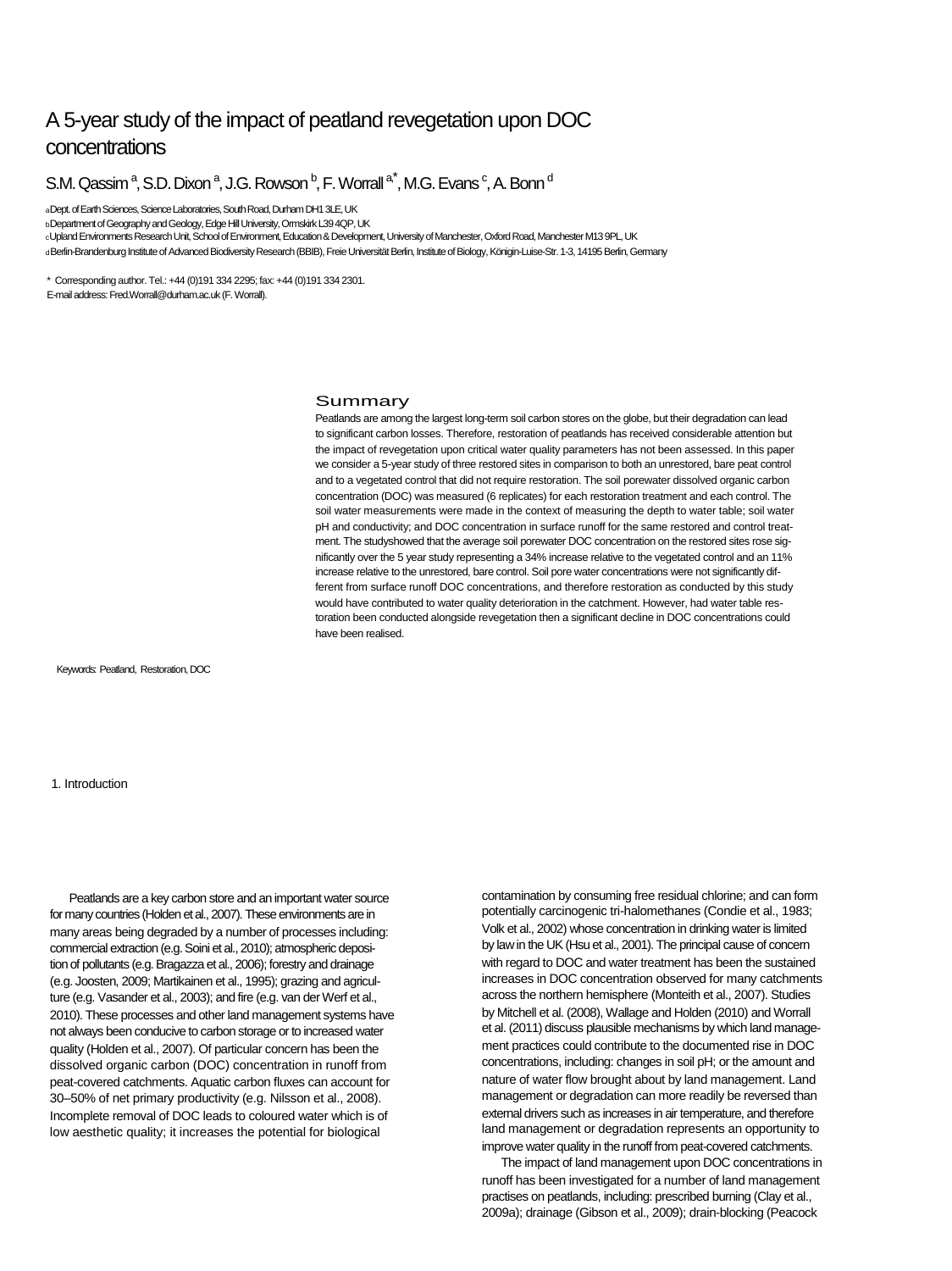et al., 2013); afforestation (Jandl et al., 2007); and grazing (Ward et al., 2007). Land management (e.g. drainage); degradation due internal (e.g. trampling); and external pressures (e.g. climate change) can result in the development of bare soil areas and so restoration in these areas has focused upon revegetation (Reed et al., 2009). Studies of revegetated peat soils report on many of the components of a peat soil carbon budget. It is not surprising that studies on re-vegetation universally report increased carbon uptake via gross primary productivity (GPP) (e.g. Marinier et al., 2004), and with increasing GPP increased root respiration would be expected to lead to increased net ecosystem respiration (NER – e.g. Trinder et al., 2008); increased root exudation (Freeman et al., 2004); stimulating enzymatic decomposition (Shackle et al., 1999), but still leading to improved net ecosystem exchange (NEE – Dixon et al., 2014). For methane the authors know of no studies reporting declines in methane flux upon revegetation with most reporting an increase (e.g. Kivimaki et al., 2008) and others reporting no significant change (Keller et al., 2005). However, re-vegetation does lower the particulate organic carbon flux (POC, e.g. Evans et al., 2006). The authors know of no studies of the dissolved CO2 budget of re-vegetated areas. Worrall et al. (2011) showed that the carbon sequestration benefit of peatland restoration via revegetation would range between 122 and 833 tonnes C/km<sup>2</sup>/yr.

Dissolved organic carbon is a key component of water quality in upland catchments, however, the consequences of revegetation on DOC concentrations are unclear. Authors that have investigated DOC concentrations in revegetated peatlands report a range of behaviour: two report an increase (Trinder et al., 2008; Waddington et al., 2008); and two report a decline (Mackay and Tallis, 1995; Strack and Zuback, 2013). Gough et al. (2012) have found differences between in soil water DOC concentrations and composition between different vegetation types on organic soils (including peats) but could not consider revegetation of bare soil. It is therefore possible to hypothesize that by changing water tables and through increased litter production, or root exudation, that revegetation could lead to net increases or net decreases in DOC concentration in peat-covered catchments. Therefore, the aim of this study was to assess the impact of long term revegetation of bare peat soils on the concentration of DOC within and exported from those soils.

#### 2. Approach and methodology

#### 2.1. Study site

All study sites were selected from across the Bleaklow Plateau in the Peak District National Park (UK national grid ref. SK094961 – N53:27:43 W1:51:33 –Fig. 1). The plateau is an area of extensive deep peat with altitudes between 468 and 630 m above sea level, annual average rainfall of 1200 mm, and the range of average monthly air temperatures between 0.6 and 12.4 \_C, with August the warmest and February the coldest months on average (Worrall et al., 2011). Between September 2006 and April 2012, on average, the wettest month was October (118.9 mm), the lowest average monthly rainfall was in February (57.1 mm). The area has been subject to heavy grazing, visitor pressure, wildfires and has a legacy of atmospheric deposition of metals and acids; these factors along with others have led to the extensive gully erosion and dissection of the peat bogs on the plateau (Evans et al., 2006). In April 2003 the plateau experienced a wildfire over an area of 5.5  $km<sup>2</sup>$ that left the peat soils within the burnt area bare and without vegetation. The area has a history of wildfires and the causes and risks of wildfires in the region are discussed in (Albertson et al., 2009) and the fire properties typical of the region are outlined in Santana and Marrs (2014). As a result the area has become the

focus of extensive revegetation with work on the sites in the study beginning in the summer of 2003 – four years before the start of monitoring. Here we consider the effect of revegetation of wildfire affected sites on the DOC concentration of peatland soils although the sites were also heavily eroded prior to fire and so restoration was also planned to tackle that legacy.

Study sites were chosen to cover the range of restoration types present across the Bleaklow Plateau with two ages since revegetation (1 and 4 years since treatment). The details of the sites are outlined in Table 1. All the study sites were ombrotrophic, blanket bog systems. The revegetation was conducted using an application of lime and fertiliser treatment in combination with nurse grass seed mixture (Festuca spp., Deschampsia spp. and Agrostis spp.). To stabilise the peat surface heather brash (Calluna vulgaris) was used on flat surfaces while steeper gully slopes were covered with geojute, textile netting. In addition to the restored sites the study included three control sites (Table 1). One control site was vegetated; had been unaffected by the April 2003 wildfire; and would be acceptable as an endpoint of revegetation – the control site is dominated by Eriophorum spp. (Ne – Table 1). The other two controls were bare soil sites affected by the fire (Uf and Ug – Table 1) which have had no restoration treatment and were left as bare peat areas, one gullied (Ug) and the other flat (Uf).

#### 2.2. Plot scale measurements

Within each selected site (restored and control) two plots were chosen and the project installed three dipwells in each plot. The equipment allowed for soil water quality and water table measurement to be made in triplicate in each plot and sixfold in each type of restoration or control site. Worrall et al. (2007a) showed that, when considering the effect of rotational heather burning and grazing upon water table and soil water composition, such a design had sufficient statistical power to demonstrate significant differences between management treatments and to measure the size of the effect made by each management technique based upon monthly sampling over one year. Dipwells were sited along semi-stratified transects within each plot with respect to any topography within the plot and given the constraint that none will be sited within 2 m of the edge of any treatment. The dipwells were installed using the same size tubing as the dipwells: this was done so as to remove the minimum amount of peat when installing the dipwells and create the best possible natural seal between the soil and the dipwell. All dipwells were left to settle for at least 1 month prior to any sampling.

All plots were visited and sampled on a monthly basis between November 2006 and January 2012 except for periods when heavy snowfall prevented access (January 08, February 10, December 12) and when no person was available to collect and analyse sample (July 09, September 09, April 10, May 10). The final year of the project (November 2011 to January 2012) included only three months. The final months of the project were included so that adequate winter coverage could be included in the analysis.

The soil water samples do not necessarily represent the DOC concentration that would occur in the streams from the restored plots. Therefore, for the final 15 months of the experiment from November 2010 to January 2012 samples of flowing water (stream runoff samples) were taken for those plots where there was a stream flowing from the sites (Ne, Uf, Ug and R4 –Table 1). In addition an automatic water sampler was situated on the stream flowing between the plots of the vegetated control (Ne).

### 2.3. Water analysis

Soil porewater from the dipwells and all stream runoff samples were analysed for pH, conductivity, absorbance at 400, 465 and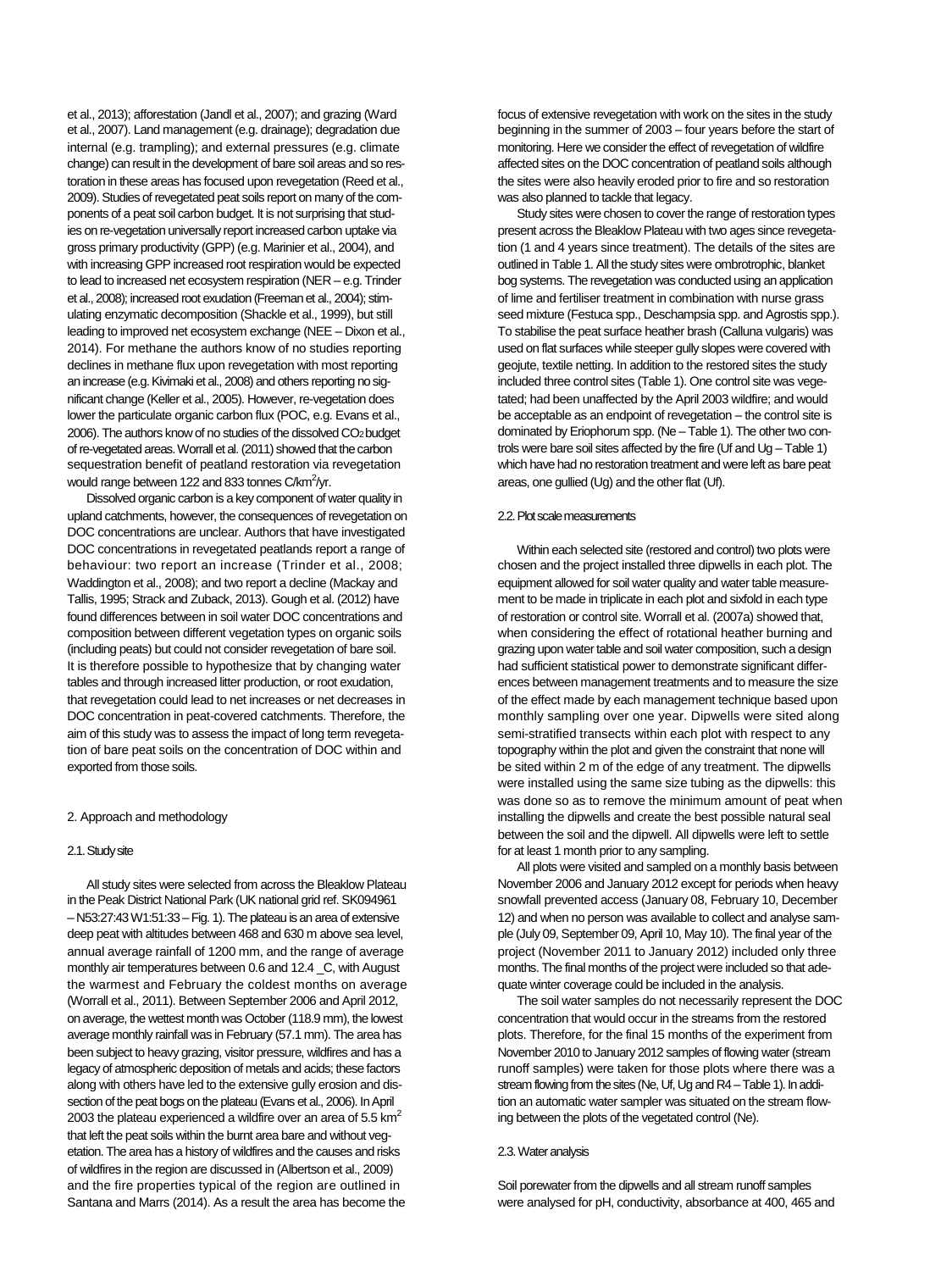

Fig. 1. Location of the treatment and controls sites on the Bleaklow Plateau.

Table 1

The sites chosen for the study and details of the restoration treatments used on the site.

| Site Description Control type |          |           | Seeded Limed Fertiliser |     | Topo Age Vegetation Clay et al. (2012) Dixon et al. (2014) |      |                   |              |  |
|-------------------------------|----------|-----------|-------------------------|-----|------------------------------------------------------------|------|-------------------|--------------|--|
| Ne                            | Control  | Vegetated |                         |     | Flat                                                       | na U | Natural channel   | LD-F         |  |
| R <sub>1</sub>                | Restored |           |                         | U U | Flat                                                       | 1 U  |                   | <b>SIF</b>   |  |
| R <sub>2</sub>                | Restored |           | U                       | U U | Flat                                                       | 1 U  |                   | <b>SLHBG</b> |  |
| R <sub>3</sub>                | Restored |           | U                       | U U | Flat                                                       | 4 U  |                   |              |  |
| R <sub>4</sub>                | Restored |           | U                       | U U | Gully                                                      | 4 U  | Revegetated gully | SL.Ge-G      |  |
| Uf                            | Control  | Bare soil |                         |     | Flat                                                       | na   |                   | <b>Bf</b>    |  |
| Ug                            | Control  | Bare soil |                         |     | Gully na                                                   |      | Bare soil gully   | B-G          |  |

665 nm (Abs400, Abs465 and Abs665) and DOC concentration. All samples were filtered prior to analysis using 0.45 lm syringe filters. The pH and conductivity were measured using electrode methods. Absorbance measurements were taken for a basic colour reading (Thurman, 1985) on a Jenway 6505 spectrophotometer. Concentrations of DOC were measured colourimetrically using the method of Bartlett and Ross (1988). By measuring both Abs400 and DOC, specific absorbance, i.e. absorbance to carbon ratio, could be evaluated. In addition, the E4/E6 ratio (ratio of Abs465 to Abs665), was calculated on all samples. This ratio can be used to measure the relative proportions of fulvic acid to humic acid in the coloured component of the DOC and also measure the degree of humification (Thurman, 1985). Chen et al. (1977) have shown that the E4/E6 ratio is mainly governed by the particle size or molecular weight; and is affected by pH. The pH of all water samples was included as a covariate in the analysis. Therefore, this

study could consider two measures of DOC composition alongside concentration.

### 2.4. Water table

Water table was monitored at networks of dipwells placed on each plot. Dipwells were made from 5 cm diameter plastic pipe with holes drilled at regular intervals down to 1 m and inserted vertically into the peat profile. Water table depth was measured in each of the dipwells on each of the sites every month during the study.

## 2.5. Vegetation monitoring

Duplicate vegetation surveys were carried out on two, 1  $m<sup>2</sup>$ quadrants in fixed positions on each site. The vegetation survey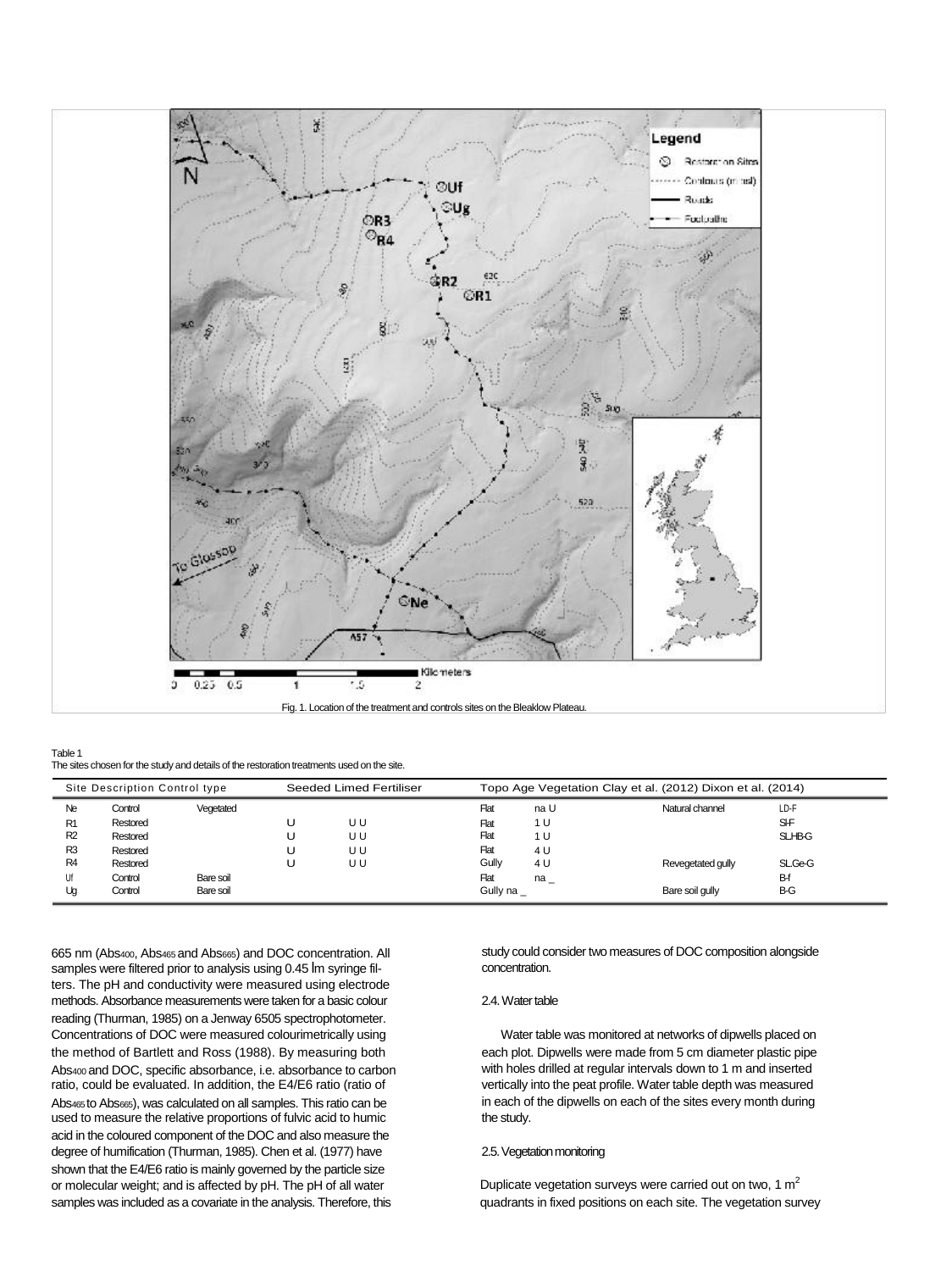results cannot be used as covariate within the ANOVA because the results are identical for every measurement within each site and different between plots. However, the differences in vegetative community between the sites can be used in explaining any between-site differences observed. Separately, the dominant vegetation type around each dipwell installed to sample the soil water was surveyed with  $0.25 \text{ m}^2$  quadrats around each dipwell. Additionally, random quadrat surveys were conducted for each site at the end of the study (April 2012).

#### 2.6. Statistical analysis

The sampling survey design implemented in this study represents a factorial approach to the problem of understanding the impact of revegetation on the DOC concentrations in peatlands. This study can be considered as a four-factor experiment. The first factor was the difference between project years, and has six levels. The second factor was the sampling month and had 12 levels – one for each calendar month. The third factor was the difference between sites and had up to six levels – although there were seven sites considered data were always judged relative to one or other control site. Although the final project year contained only three months of data the study was a complete factorial with respect to these three factors and so the effect of year can be judged. However, whenever effect size was judged project year 1 was compared to project year 5 and not project year 6, i.e. the first and last complete years of data were compared. Finally, although the experiment is crossed classified with respect to these factors the difference between dipwells can also be considered but as a nested factor within the site factor. The use of the difference between the dipwells was considered as a nested factor allowed the study to directly assess whether the variation within site was greater than the variation between sites. The study considered, where appropriate, a range of covariates within the analyses. These covariates were: pH, conductivity, and depth to water table and were considered both untransformed and log-transformed. The analysis was performed with and without covariates so as to test whether any differences existed and, if so, whether they could be explained by the available covariate measurements.

This study could not directly consider restoration treatment as a factor because restoration treatment was never repeated between sites, i.e. no combinations of site and treatment were available on the Bleaklow Plateau. Equally, no measurements were made prior to the fire because it could not be known when or where the wildfire would have occurred nor were any measurements made prior to restoration treatment, i.e. any differences identified between sites could be ascribed to pre-existing differences between sites rather than to restoration. Given the necessity of the design how then is it possible to demonstrate the effect of restoration upon DOC concentration? If restoration has had an effect upon DOC concentrations then there would be a significant change over the course of the experiment relative to the controls. Any significant shift relative to the controls can be assessed in several ways. Firstly, the measurements for any month on a restored site can be expressed relative to the average of the same measure for that month from either of the control types considered within the experiment. This relative assessment was performed and analysed in two ways. It was predicted that successful restoration would mean that restored sites become progressively more like vegetated control, i.e. relative values of any measure would become indistinguishable from 1 over time, and so data from treated sites were assessed relative to vegetated controls. Second, successful restoration would mean that restored sites become increasingly less like the bare soil, unrestored controls. Therefore, data from restored sites were also assessed relative to bare soil controls where it was predicted that relative values become progressively different

from 1. Therefore, two sets of ANOVA were performed one relative to the vegetated control (Ne) and one relative to the bare soil controls (Uf and Ug) and each of these ANOVA were considered with and without covariates. Given that in the absence of pre-fire and pre-restoration control then the test of importance will be the interaction between the site and project year factors to see whether this interaction is significant and whether it becomes more or less similar to 1 with time over the project. Thirdly, given that the measure of interest is DOC concentration the aim of restoration must also be to actually lower DOC concentrations and the final assessment is that absolute values become progressively smaller over time.

In addition to testing differences in soil water DOC concentration this study must also consider whether soil water DOC concentrations were related to runoff concentrations for the study sites. An ANOVA was performed in which the following factors could be considered. First, sample type, with two factor levels: either soil water or runoff water. Second, month with 12 levels, one for each month of the year. Third, site, with 4 levels (Ne, Uf, Ug and R4). There was no year factor as the sampling of runoff DOC was conducted only for one year of the overall experiment. Analysis was performed with and without covariates where the covariates were as above except depth to water table could not be included as runoff samples could not be directly associated with a water table measurement. Additionally, a principal component analysis (PCA) was performed using all the runoff water analysis in comparison to all the soil water analyses for all the same sites and over the same period. Principal component analysis was used to identify any possible mixing relationships between the soil and the runoff water. Worrall et al. (2006) have used principal component analysis to identify end members in the composition of soil and runoff water from an English peat bog and found that three end-members described changes in soil and runoff water with two soil water end-members and one runoff water end-member.

The statistical significance of the independent factors and interactions was determined using a general linear modelling approach based on an analysis of variance. The magnitude of the effects, in this case generalised  $x^2$  (Olejnik and Algina, 2003), of each significant factor and interaction were calculated. Post-hoc testing of the results between factor levels, using Tukey's pairwise comparisons, was conducted to assess where significant differences lie between factor levels. There are several assumptions associated with using the ANOVA approach. Firstly, dataset variation between factors should be homogeneous and the data should be normally distributed, this was tested using Levene's test and the Anderson–Darling test for homogeneity of variance and normality respectively; if either of these tests were failed then the data were log-transformed and the re-tested for normality. Secondly, to avoid type I errors all probability values were given even if significance were assessed at the 95% level. Thirdly, as outlined above the power of the design was not tested in this case the number of replicates and length of study are based upon the design of Worrall et al. (2007a) where the experimental design used in this study was shown to have sufficient statistical power to distinguish between different land managements on peat within one year. Fourthly, the measurements made monthly may not be independent of each other and so invalidate the use of month as a factor. To test this the soil water DOC concentration from each well was considered as a time series using the approach of Worrall and Burt (1998) by which the times was detrended and deseasoned and the residual tested for independence by calculating the best fit AR process up to 5 lags, i.e. testing whether data from any one month for any one dipwell was significantly related to the data from well for up to five months afterwards. A similar argument could be applied to the year factor, but if months are independent of each then it follow that years are and also Worrall et al. (2007b) demonstrated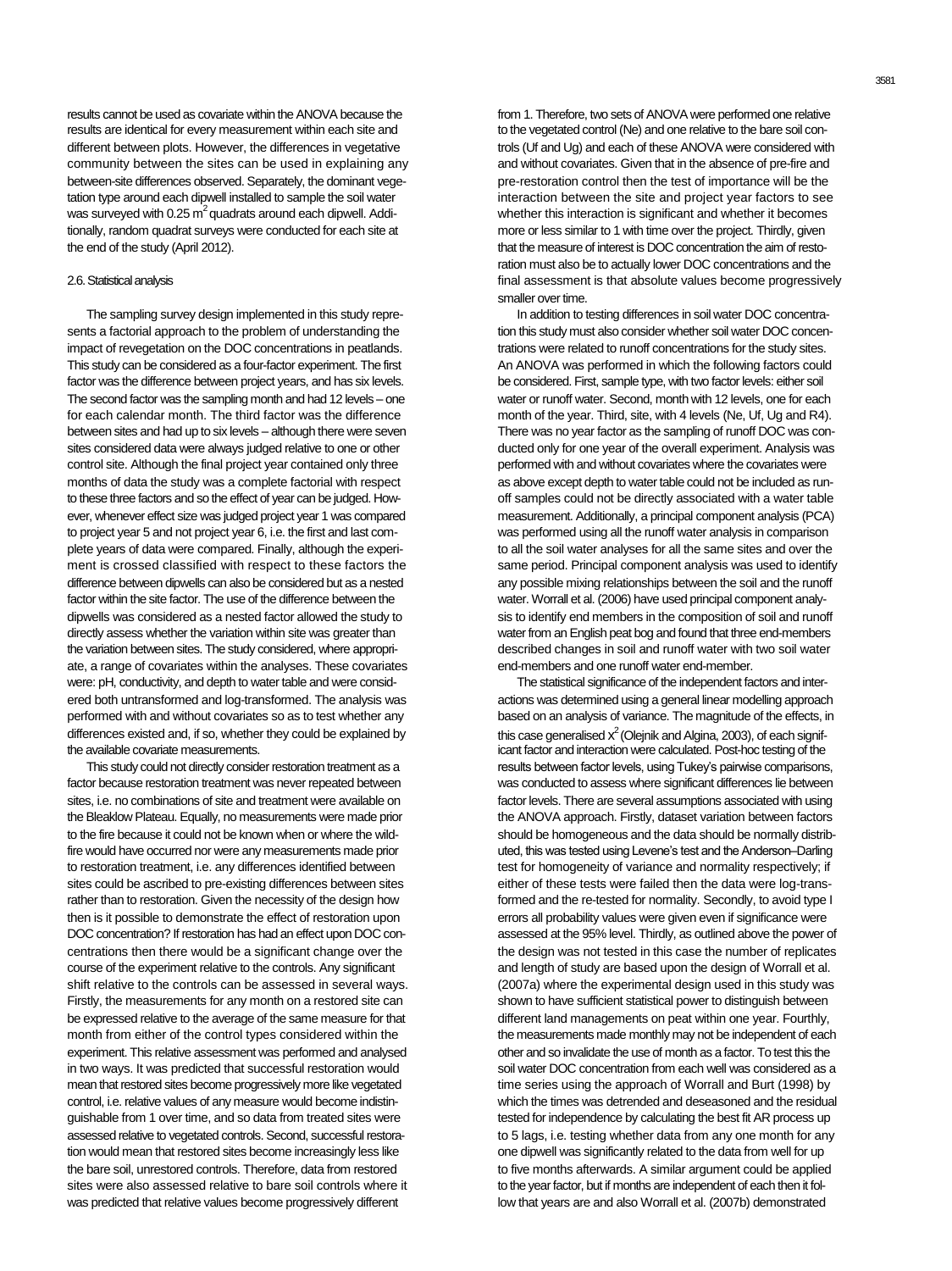that even after a 1 in 33 summer drought the impact did not persist through the first winter after the drought.

All significance tests were considered at 95% probability of being different from zero (probability of being zero < 0.05) unless otherwise stated. All statistical modelling was performed using Minitab v16 (Minitab ltd, Coventry, UK).

### 3. Results

Over the course of the study it was possible to measure the DOC concentration in 1061 samples and the depth to the water table 1676 times. The vegetation and observed data from each site is detailed in Tables 2 and 3. Compared to the vegetated control (Ne) the restored sites show a considerable difference in water table depths (Fig. 2) with the restored sites and bare soil controls having much deeper water tables and over the five complete years of the study the depth to the water table declined still further for two of the restored sites (R1 and R4) but not for the third (R2). The picture was less clear for soil water pH (Fig. 3)

with very similar ranges of soil water pH between restored and vegetated controls. Soil water conductivity was larger on the restored sites and on the bare soil controls compared to the vegetated control, and over the five year period soil water conductivity rose at all sites (Fig. 4). Soil water DOC concentration appears to have been higher on the vegetated control in year 1 of the experiment than all other sites. But DOC rose for all sites over the 5 year period and there were greater rises for restored and bare soil controls than the vegetated controls (Fig. 5). Rises were observed for 4 out of the 5 complete years of the study, only in year 4 of the study was a decline observed and that was only relative to year 3.

The data for relative water table, conductivity and DOC concentration (soil and runoff water) all had to be log transformed to meet the requirement of normality for ANOVA: this was not required for relative pH. The time series analysis of the relative soil water DOC concentration for each dipwell showed no significant autoregressive components and so the monthly sampling could be assumed to be independent.

|--|--|--|--|

Results of vegetation survey, November 2007.

| Site           | %cover | %bare | Festuca | Deschampsia | Agrostis  | Hypnum | Eriophorum |
|----------------|--------|-------|---------|-------------|-----------|--------|------------|
| Ne             | 98     |       |         | 50          |           |        | 44         |
| R <sub>1</sub> | 25.5   | 74.5  | 2.5     |             | - 22<br>∠ |        |            |
| R <sub>2</sub> | 33     | 65.5  | 28      |             |           |        |            |
| R <sub>4</sub> | 75.5   | 24.5  | 26      | 6.5         | Δ         |        | <u>_</u>   |
| Uf             |        | 100   |         |             |           |        |            |
| Ug             |        | 100   |         |             |           |        |            |

Table 3 The 5th to 95th percentile range of the observed data for each restoration treatment and control.

| Site           |          | Description Water table | pH          | Conductivity | DOC(mqC)     | Specific absorbance (Abs400 10 <sup>3</sup> ) | E4/E6        |
|----------------|----------|-------------------------|-------------|--------------|--------------|-----------------------------------------------|--------------|
| Ne             | Control  | $1.7 - 9.0$             | $3.9 - 5.9$ | $22 - 78$    | $5.2 - 166$  | $0.6 - 15.9$                                  | $1.7 - 9.7$  |
| R <sub>1</sub> | Restored | $8.9 - 51.9$            | $3.6 - 5.0$ | $24 - 116$   | 9.3-179      | $0.9 - 16.0$                                  | $2.0 - 19.5$ |
| R <sub>2</sub> | Restored | $0.4 - 51.8$            | $3.7 - 5.7$ | $20 - 87$    | 13.0-177     | $0.5 - 8.2$                                   | $1.8 - 17.2$ |
| R <sub>4</sub> | Restored | 11.6-48.8               | $3.8 - 5.4$ | $21 - 84$    | $9.7 - 227$  | $0.4 - 11.4$                                  | $2.4 - 18.4$ |
|                | Control  | 10.5-58.6               | $3.6 - 5.1$ | $31 - 118$   | $22.0 - 243$ | $1.1 - 11.3$                                  | $2.1 - 15.7$ |
| Ug             | Control  | 12.9-54.0               | $3.7 - 5.0$ | $30 - 103$   | 15.0-202     | $0.9 - 9.1$                                   | $2.7 - 13.0$ |



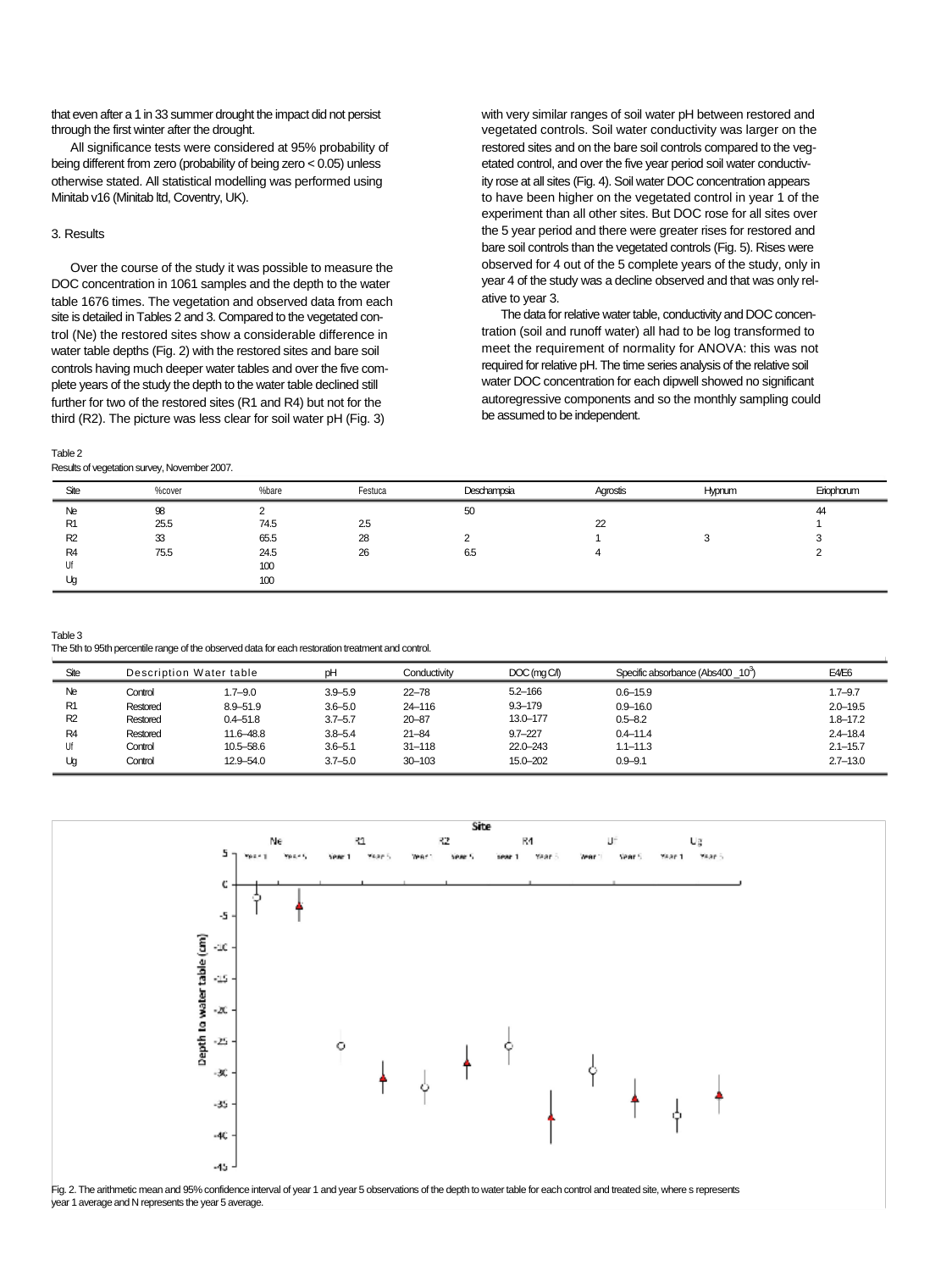

Fig. 3. The arithmetic mean and 95% confidence interval of year 1 and year 5 observations of the soil water pH for each control and treated site, where s represents year 1 average and N represents the year 5 average.



Fig. 4. The arithmetic mean and 95% confidence interval of year 1 and year 5 observations of the soil water conductivity for each control and treated site, where s represents year 1 average and N represents the year 5 average.

### 3.1. Restoration relative to the vegetated control

The water table could be measured 1604 times for this comparison but no significant difference was found between sites. It should be remembered that it was relative water table depth that was being analysed and so this suggests that water table depth was not different between the restored sites and the bare soil control sites. Equally, by analysing data relative to one of the control sites and siting dipwells to take account of topography differences over time in relative water table cannot be ascribed to topography The lack of a significant site factor does not mean that the sites all have the same depth to water table as the vegetated control furthermore there was no significant interaction between the site and project

year (Table 4) implying that relative relationship between the depth to water table on the vegetated control and that on the restored and bare soil control sites did not change with time in the project. The median depth to the water table on the vegetated control was 0.5 cm below surface whereas for the restored sites it was 30.8 cm below the surface and 34.3 cm below the surface for the bare soil controls. The factor which explained the greatest proportion of the original variance was month, i.e. the seasonal variation in the depth to water table was greater than variation between years. The lack of a significant interaction between site and project years shows that there was no significant improvement in the water table of the restored sites relative to the vegetated control over the course of the project. Given the nature of the timing of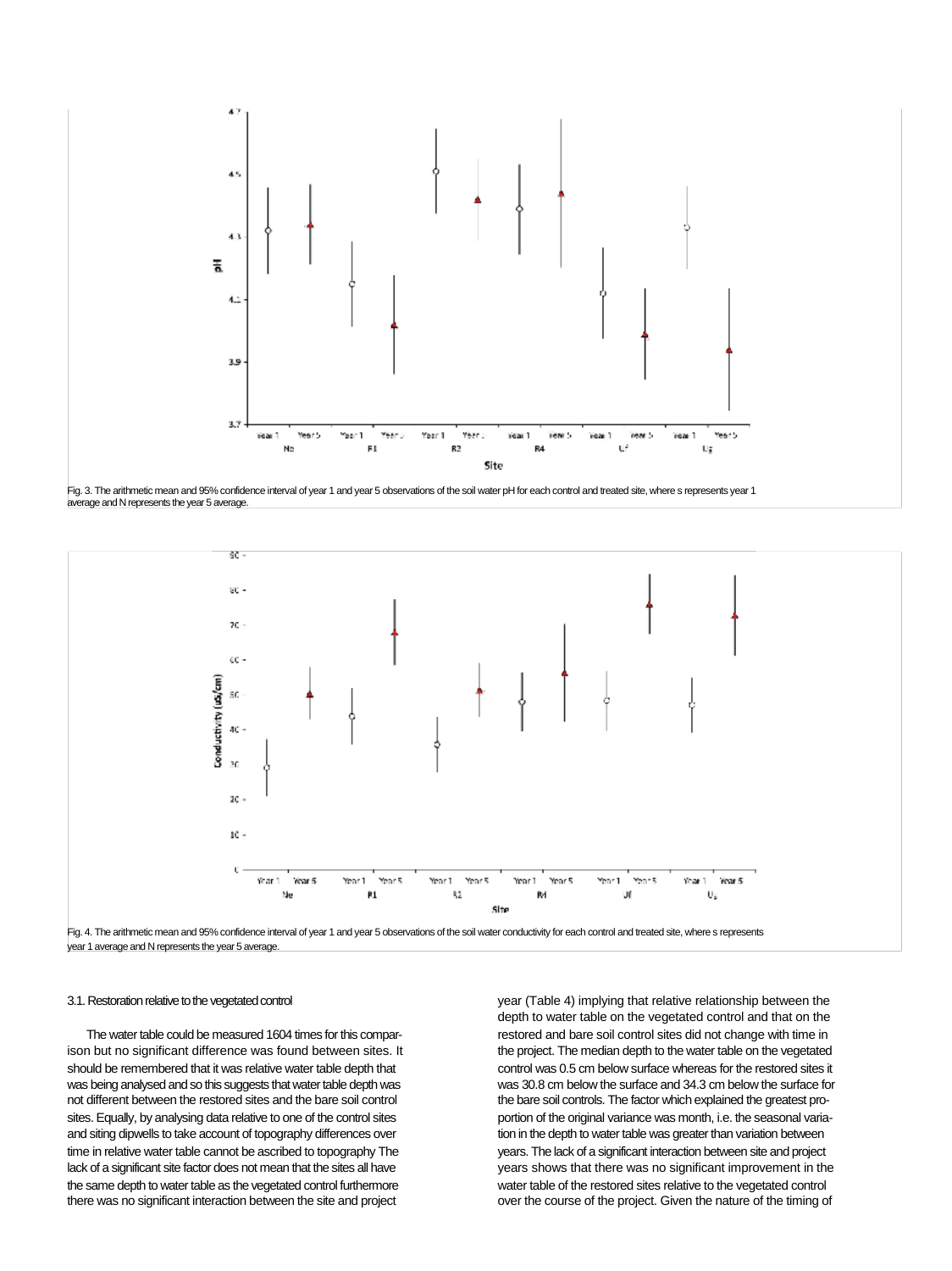



| Table 4                                                     |  |
|-------------------------------------------------------------|--|
| The results of the ANOVA relative to the vegetated control. |  |

|                                   | Proportion of variance |                       |                           |                       |                    |                       |                    |                       |                    |                       |  |  |
|-----------------------------------|------------------------|-----------------------|---------------------------|-----------------------|--------------------|-----------------------|--------------------|-----------------------|--------------------|-----------------------|--|--|
|                                   | Water table pH         |                       |                           | Conductivity          |                    | DOC                   |                    | Specific absorbance   |                    | E4/E6                 |  |  |
| Factor/interaction/<br>covariate  | Without<br>covariates  | Without<br>covariates | <b>With</b><br>covariates | Without<br>covariates | With<br>covariates | Without<br>covariates | With<br>covariates | Without<br>covariates | With<br>covariates | Without<br>covariates |  |  |
| Site                              | -                      | 18.8                  | 14.0                      | 35.7                  | 23.7               | 6.1                   | 7.5                |                       |                    | 17.9                  |  |  |
| Year                              | 11.2                   | 6.0                   | 6.5                       | 12.6                  | 12.5               | 28.5                  | 22.7               | 42.3                  | 41.6               | 49.8                  |  |  |
| Month                             | 85.6                   | 48.2                  | 49.7                      | 31.0                  | 31.6               | 24.3                  | 24.7               | 51.1                  | 46.8               | 8.9                   |  |  |
| Collar                            | -                      | 4.5                   | 3.7                       | 2.8                   | 4.0                | 6.8                   | 11.9               | -                     | -                  | 1.4                   |  |  |
| Site/Year                         |                        | 10.0                  | 9.4                       | 5.1                   | 8.5                | 5.5                   | 0                  |                       |                    | 11.6                  |  |  |
| loge(rel.WTD)                     |                        |                       | 1.5                       |                       | 2.0                |                       | 3.2                |                       | 5.1                |                       |  |  |
| loge(re.cond) and<br>loge(rel.pH) |                        |                       | 3.3                       |                       | 3.7                |                       | 1.2                |                       |                    |                       |  |  |
| Error                             | 3.2                    | 12.4                  | 11.9                      | 12.7                  | 13.9               | 28.8                  | 28.8               | 6.6                   | 6.6                | 20.4                  |  |  |

the monitoring after the inception of restoration it was possible that the impact of restoration occurred before the monitoring started but even so it was not sufficient to restore water table to the values of the vegetated control or to show significant continuing improvement. There were no covariates that could be considered in the analysis of the depth to water table.

For the soil water pH there were 692 measurements that could be compared to the vegetated control. For pH the most important factor was also the difference between months, followed by the site factor and then the difference between project years (Table 4). There was a significant interaction between site and project year factors but for two of the restored sites (R2 and R4) the soil water pH declined relative to the vegetated control and for one site the soil water pH rose (R1), for the bare soil controls the pH declined relative to the vegetated control. Inclusion of the covariates increased the importance of all the factors explaining the variation in pH but the inclusion of covariates did not change the pattern of the interaction of site and project year factors. In project year 1 the pH of the soil water on the restored sites was on average 3% lower than that on the vegetated control (pH = 4.32 compared to 4.45). In year 1 the restored sites have an average pH 97% of the vegetated control and in year 5 this had increased slightly to 99% of the vegetated control ( $pH = 4.41$  compared to 4.46).

For the soil water conductivity there were 686 samples that could be compared to the vegetated control. The proportion of original variance explained by the factors for conductivity was similar to that of pH with a significant interaction between site and project year with the average soil water conductivity of the restored sites being 25% higher than the vegetated control in project year 1 and this difference declined to only 16% greater by project year 5. The median soil water conductivity for the vegetated control was 42.6 lS/cm while for the bare soil controls and restored sites it was 49.9 lS/cm, however, when covariates were included then there was a pattern of significant improvement of conductivity, i.e. the soil water conductivity of the restored sites did become more like the vegetated control over the course of the study.

It was possible to measure the soil water DOC concentration 665 times relative to the values observed for the vegetated control. When ANOVA was performed without the inclusion of covariates then all single factors were found to be significant (Table 4). The most important single factor was difference between years with the relative DOC concentration increasing over the study period but with a distinct decline in project year 4 (November 2009 to October 2010). The next most important factor was the month and since this is the relative concentration being considered then a significant difference between months means that the restored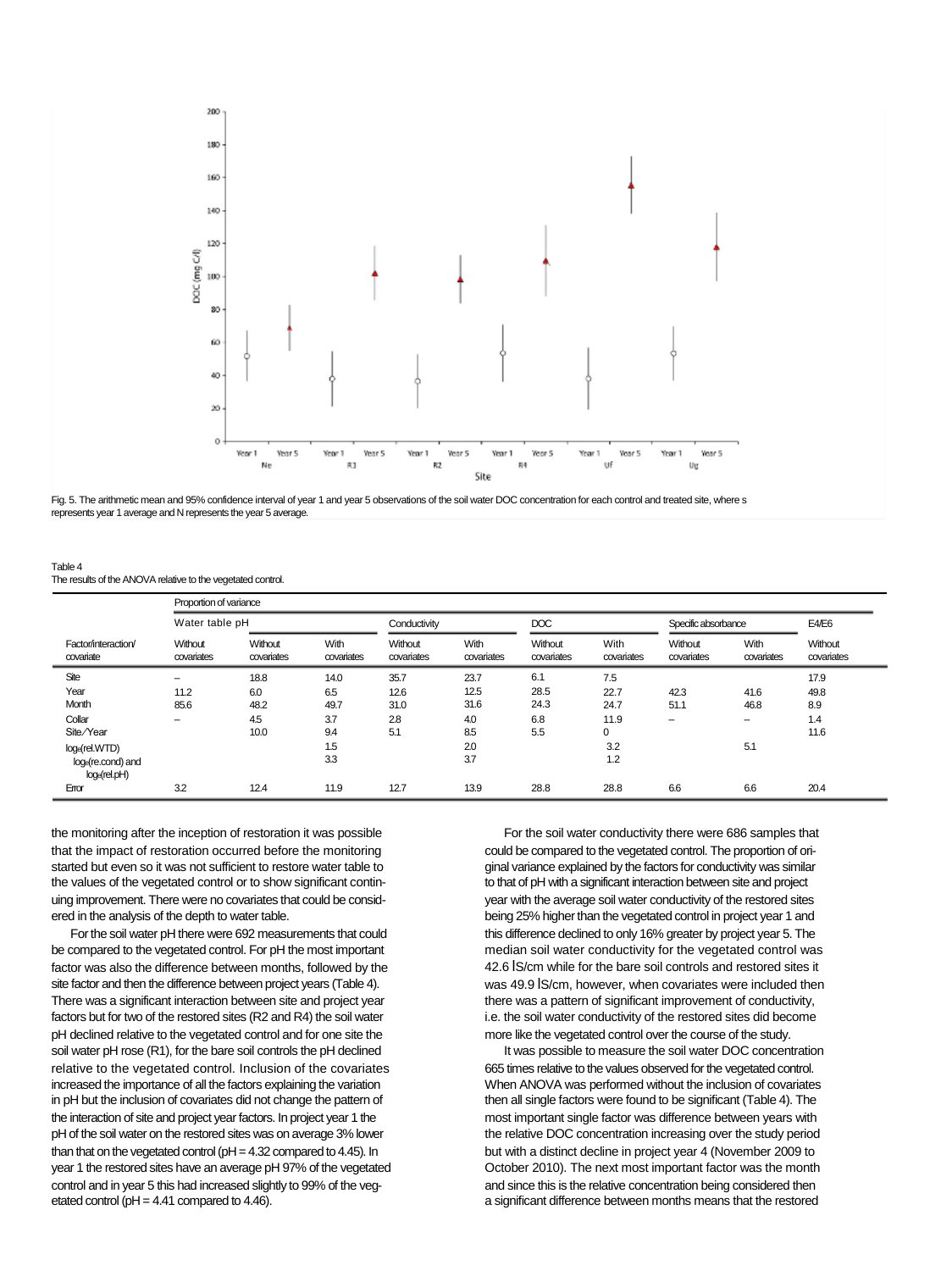and control sites have difference responses across the year but an examination of the main effects plot for the month factor shows no clear seasonal cycle. Dipwell was included as a nested factor within the site factor to test whether intra-site variation was greater than inter-site variation and indeed in this case the amount of the original variance explained by the nested dipwell factor was marginally greater than that due to the site factor (6.8 compared to 6.1% respectively). The site factor shows that all sites had higher soil water DOC concentrations than the vegetated control. There was one significant interaction, that between site and year, and this shows that for none of the sites considered relative to the vegetated control was the value of soil water DOC concentration lower in year 5 or 6 than it was in project year 1. Only in year 4 was a significant decline observed and then only relative to year 3 results but not relative to year 1 results (Fig. 6). In year 1 the soil water DOC concentration of the sites considered was on average 16% lower than on the vegetated control but in year 5 the average soil water concentration was 52% greater than the vegetated control. When only the restored sites are considered the average change over the period was between 20% less than the vegetated control to 34% greater than the vegetated control.

When covariates were included two covariates were found to be significant – relative water table depth and relative soil water conductivity. For both significant covariates there was a positive correlation with relative DOC concentration, i.e. relative DOC concentration increased with increasing depth of the water table and increasing soil conductivity. Upon inclusion of the covariates into the ANOVA the overall proportion of variance explained increased and in particular the proportion of the variance explained by the site and month factors. Conversely, the proportion of the original variance explained by the year factor decreased. With the inclusion of covariates the importance of intra-site variation increased relative to inter-site variation, i.e. there was a greater variation in DOC concentration within a site when the averaging of water table depths and soil water conductivity within sites was allowed for. Perhaps the most important consequence of including covariates was that the interaction between site and year factors was no longer significant this means that the change in DOC concentration relative to the vegetated control was explained by allowing for changes in water table depth and soil water conductivity.

When considering the entire time series of relative DOC concentration it was possible to calculate the best fit regression equation;

$$
\text{InDOC}_{\text{rd}}\text{1/40:00032day}\newline\text{1/40:00032day}\newline\text{1/40:00032day}\newline\text{1/40:00032day}\newline\text{1/40:00032day}\newline\text{1/40:00032day}\newline\text{1/40:00032day}\newline\text{1/40:00032day}\newline\text{1/40:00032day}\newline\text{1/40:00032day}\newline\text{1/40:00032day}\newline\text{1/40:00032day}\newline\text{1/40:00032day}\newline\text{1/40:00032day}\newline\text{1/40:00032day}\newline\text{1/40:00032day}\newline\text{1/40:00032day}\newline\text{1/40:00032day}\newline\text{1/40:00032day}\newline\text{1/40:00032day}\newline\text{1/40:00032day}\newline\text{1/40:00032day}\newline\text{1/40:00032day}\newline\text{1/40:00032day}\newline\text{1/40:00032day}\newline\text{1/40:00032day}\newline\text{1/40:00032day}\newline\text{1/40:00032day}\newline\text{1/40:00032day}\newline\text{1/40:00032day}\newline\text{1/40:00032day}\newline\text{1/40:00032day}\newline\text{1/40:00032day}\newline\text{1/40:00032day}\newline\text{1/40:00032day}\newline\text{1/40:00032day}\newline\text{1/40:00032day}\newline\text{1/40:00032day}\newline\text{1/40:00032day}\newline\text{1/40:00032day}\newline\text{1/40:00032day}\newline\text{1/40:00032day}\newline\text{1/40:00032day}\newline\text{1/40:00032day}\newline\text{1/40:00032day}\newline\text{1/40:00032day}\newline\text{1/40:00032
$$

ð1:3Þ

where  $day =$  the day number since the start of the experiment  $(day)$ ; condrel = the soil water conductivity relative to that on the



Fig. 6. Box-whisker plot of the soil water DOC concentrations of the restored and e soil sites relative to the vegetated control for the 5 complete project years.

vegetated control (no units); wdrel = the depth to the water table relative to the vegetated control (no units); and  $m =$  month number  $(January = 1 to December = 12)$ . Only variables found to be significant at the 95% probability or greater were included into the above equation and the values in brackets are the standard error in coefficients or constant term.

When individual sites were considered, however, there was no such relationship for R4 or R3, but R2, Uf and Ug had such a significant trend.

The study considered two measures of the DOC composition. For specific absorbance there was no significant difference between sites and no significant interaction between site and project years. The most important factor was the difference between months. The importance of the seasonal cycle in the specific absorbance has been previously demonstrated for soil water DOC (Worrall et al., 2007a). For the E4/E6 ratio data the most important factor was the difference between project years. There was a significant interaction between site and project year factors observed within the E4/E6 data. On average in project year 1 the E4/E6 ratio on the restored sites was 67% higher than the vegetated control and in project year 5 the restored sites were on average 55% higher than the vegetated control sites.

#### 3.2. Restoration relative to bare soil controls

The depth to the water table could be measured 1370 times for this comparison. There was a significant interaction between the site factor and the project year and for all sites, including the vegetated control, the depth to the water table increased over the study relative to the bare soil controls (Table 5). The water table was, on average, 9% lower on the restored sites than the bare soil controls after the 5 years.

For soil water, pH was measured 717 times relative to the bare soil controls. There was a significant interaction between site and project factors and for all the restored sites the pH rose relative to the bare soil controls with an average rise of 110% relative to the bare soil controls over the study period. The important thing to note about this relative rise is that soil water pH declined on the bare soil treatments (average decline over 5 years of 0.26, from 4.23 to 3.97) whereas for the restored treatments the pH declined from 4.35 to 4.29 over the same period. When the covariates were included the only significant covariate was the soil water conductivity and upon the inclusion of this as a covariate the interaction between site and project years became insignificant (Table 5). Therefore it is not surprising that when soil water conductivity was considered, a significant increase was observed for the restored sites relative to the bare soil controls.

The comparison of DOC concentration relative to the bare soil controls could be made 639 times. The ANOVA results show that all single factors were significant when considered without covariates. The single most important factor was month, the difference between experimental months within years. The second most important factor was year, the difference between experimental years. The least important single factor was difference between sites. Again the nested dipwell factor explained a larger proportion of the variance than the site factor showing that intra-site variation was greater than inter-site variation. One interaction was found to be significant, that between site and year (Fig. 7). Examining the record for each site shows that the average increase in DOC for the restored sties relative to bare soil controls was 11%, there was no change relative to the vegetated control.

When covariates were included, three covariates were found to be significant; relative water table depth, soil water pH and soil water conductivity. The inclusion of covariates leads to an increase in the proportion of variance explained by site, month, year and dipwell factors, but the proportion of the variance explained by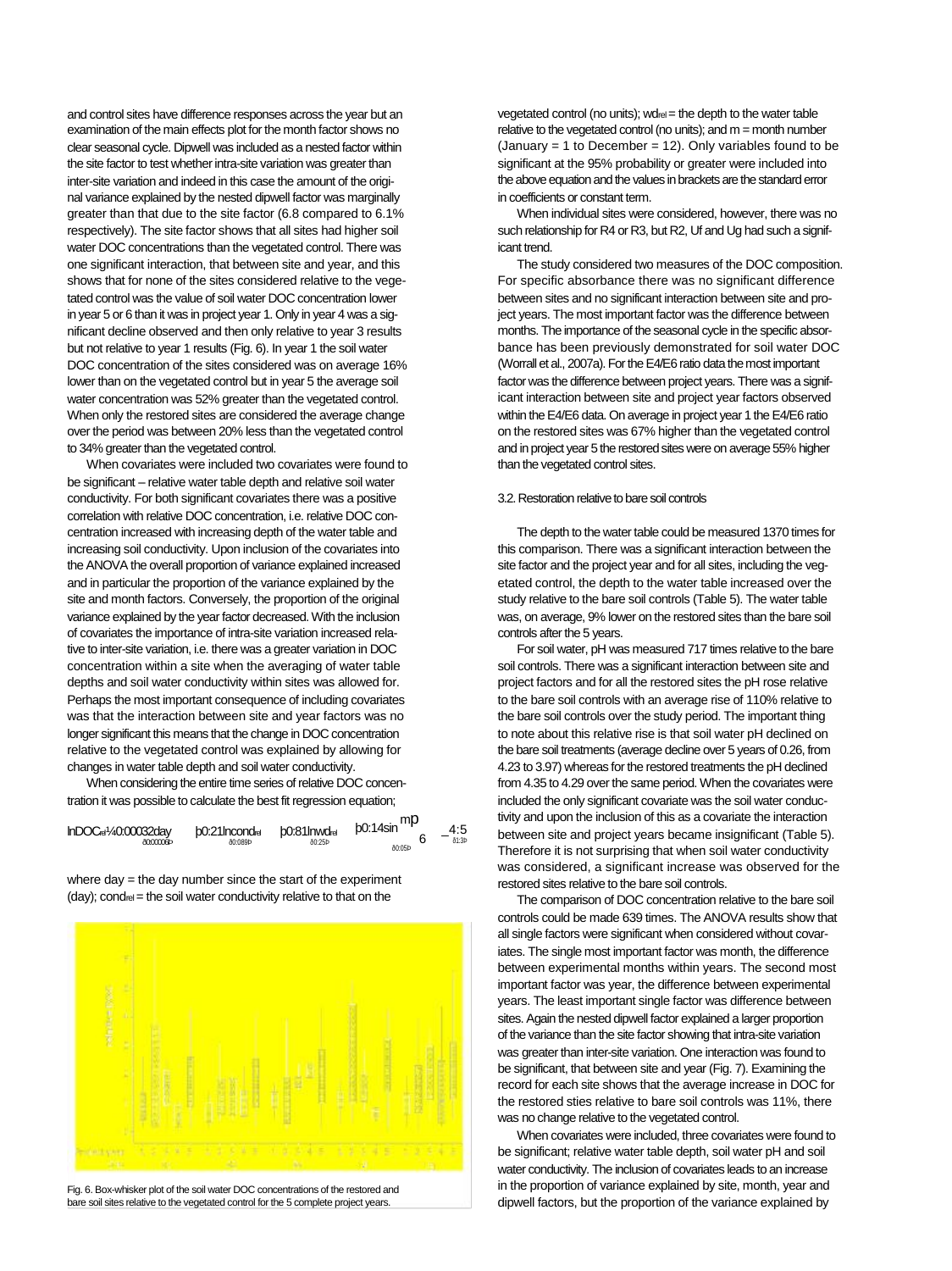#### Table 5 The results of the ANOVA relative to the bare soil controls.

|                                      | Proportion of variance   |                       |                    |                       |                    |                       |                    |                       |                    |                       |                    |  |
|--------------------------------------|--------------------------|-----------------------|--------------------|-----------------------|--------------------|-----------------------|--------------------|-----------------------|--------------------|-----------------------|--------------------|--|
|                                      | Water<br>table           | pH                    |                    | Conductivity          |                    | DOC                   |                    | Specific absorbance   |                    | E4/E6                 |                    |  |
| Factor/<br>interaction/<br>covariate | Without<br>covariates    | Without<br>covariates | With<br>covariates | Without<br>covariates | With<br>covariates | Without<br>covariates | With<br>covariates | Without<br>covariates | With<br>covariates | Without<br>covariates | With<br>covariates |  |
| Site                                 | 78.5                     | <b>Ns</b>             | 6.5                | 6.0                   | 10.9               | 1.5                   | 3.7                | 5.1                   | 6.3                | 15.2                  | 36.1               |  |
| Year                                 | 4.5                      | 65.2                  | 13.2               | 27.3                  | 1.0                | 5.6                   | 29.4               | 28.7                  | 14.4               | 25.6                  | 2.2                |  |
| Month                                | 5.3                      | 16.3                  | 12.5               | 54.4                  | 4.1                | 33.6                  | 11.3               | 40.4                  | 33.3               | 41.8                  | 8.3                |  |
| Collar                               | $\overline{\phantom{0}}$ | <b>Ns</b>             | 2.0                | Ns                    | 3.4                | 6.3                   | 5.7                | 2.0                   | 3.1                | <b>Ns</b>             | 1.2                |  |
| Site/Year                            | 6.7                      | 14.9                  | Ns                 | 3.9                   | Ns                 | 24.9                  | 11.8               | 9.9                   | 13.8               | 7.1                   | 9.0                |  |
| loge(rel.WTD)                        |                          |                       |                    |                       |                    |                       | 1.1                |                       | 2.2                |                       | 1.5                |  |
| Loge(rel.cond)<br>and                |                          |                       | 61.4               |                       | 74.3               |                       |                    |                       | 9.0                |                       | 29.4               |  |
| loge(rel.pH)                         |                          |                       |                    |                       |                    |                       |                    |                       |                    |                       |                    |  |
| Error                                | 5.0                      | 3.4                   | 4                  | 7.6                   | 5.6                | 28.1                  | 23.1               | 14.0                  | 17.9               | 7.2                   | 12.3               |  |



Fig. 7. Box-whisker plot of the soil water DOC concentrations of the restored sites and bare soil relative to the bare soil controls for the 5 complete project years.

the significant interaction between site and project year factors decreased from 25% to 11% and the interaction effect changes dramatically. When covariates were included then the nature of the site factor changed, relative DOC of the restored sites decreased over the course of the project with an average decrease over the study period of 90% relative to the bare soil controls decreases in relative soil water DOC were observed for all sites. The decrease in DOC concentration over the study period when differences in water table, pH and conductivity are accounted for means that if these had been accounted for in the restoration then DOC concentrations would have actually decreased.

### 3.3. Absolute changes in soil water DOC concentration

The third test used of the data was whether the absolute change in the DOC concentrations of the restored sites would be a decrease over time. However, a simple visual comparison of the data distributions shows that this has not been the case for any of the restored sites (Fig. 5). In fact the DOC concentration rose for all sites between project year 1 and 5 but the arithmetic mean increase for the vegetated control was 17.2 mg  $C/l$  (n = 242) while for restored sites the average (arithmetic mean) increase was 60.7 mg C/l ( $n = 514$ ) but for bare soil sites it was 90 mg C/l  $(n = 305)$ . It is possible that this trend is a manifestation of the wider trend in DOC concentrations observed for many sites across the UK and the northern hemisphere (e.g. Freeman et al., 2001) but over only such short time periods Worrall and Burt (2008) have

shown that short-trends (years) can be very different to the long term trend (decades).

### 3.4. Runoff vs. soil water

It was possible to compare 62 stream runoff water samples (47 from Ne, 15 from restored sites) to 155 soil water samples from four sites over 12 months. Visual comparison suggests no difference between the runoff and soil water samples for the restored sties and the bare soil controls (Fig. 8), there does appear to be a difference for the vegetated control with soil water DOC concentrations higher than runoff concentrations.

It was not necessary to transform the data prior to ANOVA and including covariates into the analysis made no significant difference to the analysis and so covariates were not considered further. In the ANOVA without covariates there were significant effects due to the site and month factors but no significant difference between types of sample, i.e. soil water and runoff water were the same. The mean DOC concentration of runoff samples was  $91 \pm 8$  mg C/l and for soil water the DOC concentration was  $105 \pm 6$  mg C/l with the error given as the standard error in the mean. Therefore, the ANOVA concludes that soil water DOC concentration was directly comparable to runoff water concentrations. These runoff concentrations are higher than might be expected, but it should be emphasised that these were taken in the gullies and channels associated with the plots and so were in close, spatial relationship with the dipwells for the soil water. Furthermore, although it was always running water that was sampled it would have rarely been anything other than baseflow.

The PCA showed that only one component had an eigenvalue (k) greater than one and the first two components explained 83% of the original variance  $(k = 1.71, 0.79, 0.50;$  for PC1, PC2 and PC3 respectively, Table 6). Both the first two components had strong loadings for DOC, pH and conductivity with the first component describing increases in DOC with increasing conductivity and decreasing pH while the second component has increasing DOC concentration with increasing pH and decreasing conductivity. The critical evidence is that when scores on PC1 and PC2 are plotted for both soil and runoff water samples then the two types of

| Table 6                      |  |
|------------------------------|--|
| The loadings on PC1 and PC2. |  |

| Determinand  | PC <sub>1</sub> | PC <sub>2</sub> |
|--------------|-----------------|-----------------|
| DОC          | 0.48            | 0.87            |
| pН           | $\_0.61$        | 0.39            |
| Conductivity | 0.63            | 0.29            |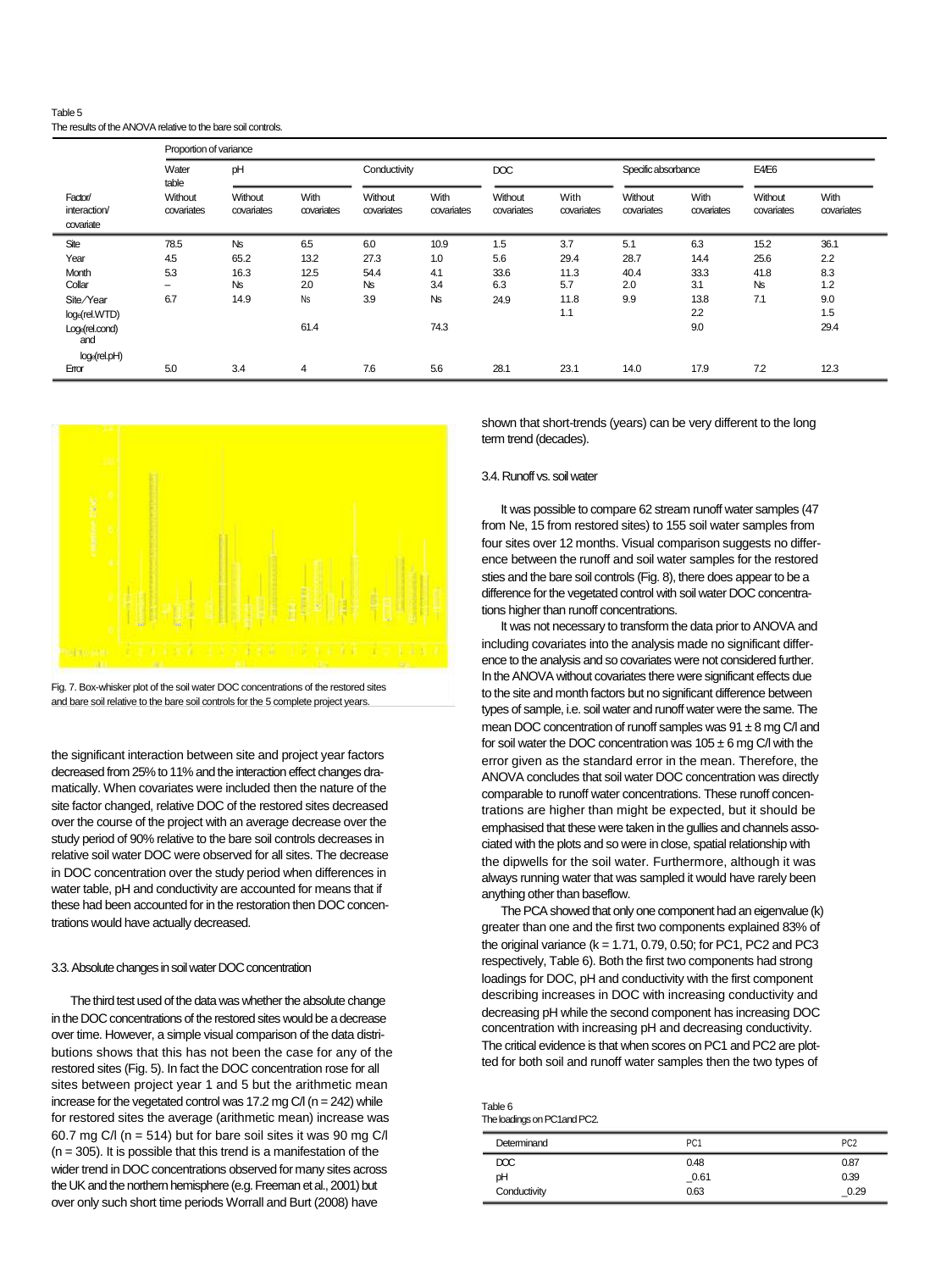

Fig. 8. The average and 95% confidence interval of the runoff and soil water DOC concentration for each control and treated site.

samples plot together and do not form distinct groupings based upon being sampled from runoff or soil water (Fig. 9). The soil water samples do distribute over a wider range of values than the runoff samples (see Fig. 9), but there were more soil water samples than runoff samples and the latter plot in a more restricted space circumscribed by the soil water samples. The main visual trend of the runoff water samples is from low PC1/high PC2 to high PC1/low PC2 and follows a trend in the soil water samples.

### 4. Discussion

A possible explanation of the observed differences in soil water DOC is that the observed differences were being driven by differences in the depth to the water table and soil water chemistry (esp. conductivity) that were themselves caused by changes in

vegetation but also by incision within eroded peatlands. The average water table position for the vegetated control was 2.7 cm while that for the restored sites was 30 cm. If the DOC concentration in soil water decreases towards the surface then as the average position of the water table rises it is accessing a lower concentration source of DOC. This may not only mean that the surface layers of peat are not good sources of DOC but also that higher in the soil profile the water is more likely to be mixed with rainwater and rainwater has a very low DOC concentration – reported ranges of DOC concentration in rainwater vary from 0.82 to 2 mg C/l (Dawson and Smith, 2007). Alternatively, the reason for low DOC concentrations higher in the soil profile might be because DOC produced in these layers is more labile. It is also possible that burning could modify the surface properties of the peat by changing porosity (Clay et al., 2009b) or may change the hydrophobicity of the peat (Holden et al., 2014). This study does not necessarily need



Fig. 9. The comparison of PC1 and PC2 for soil water and stream runoff samples.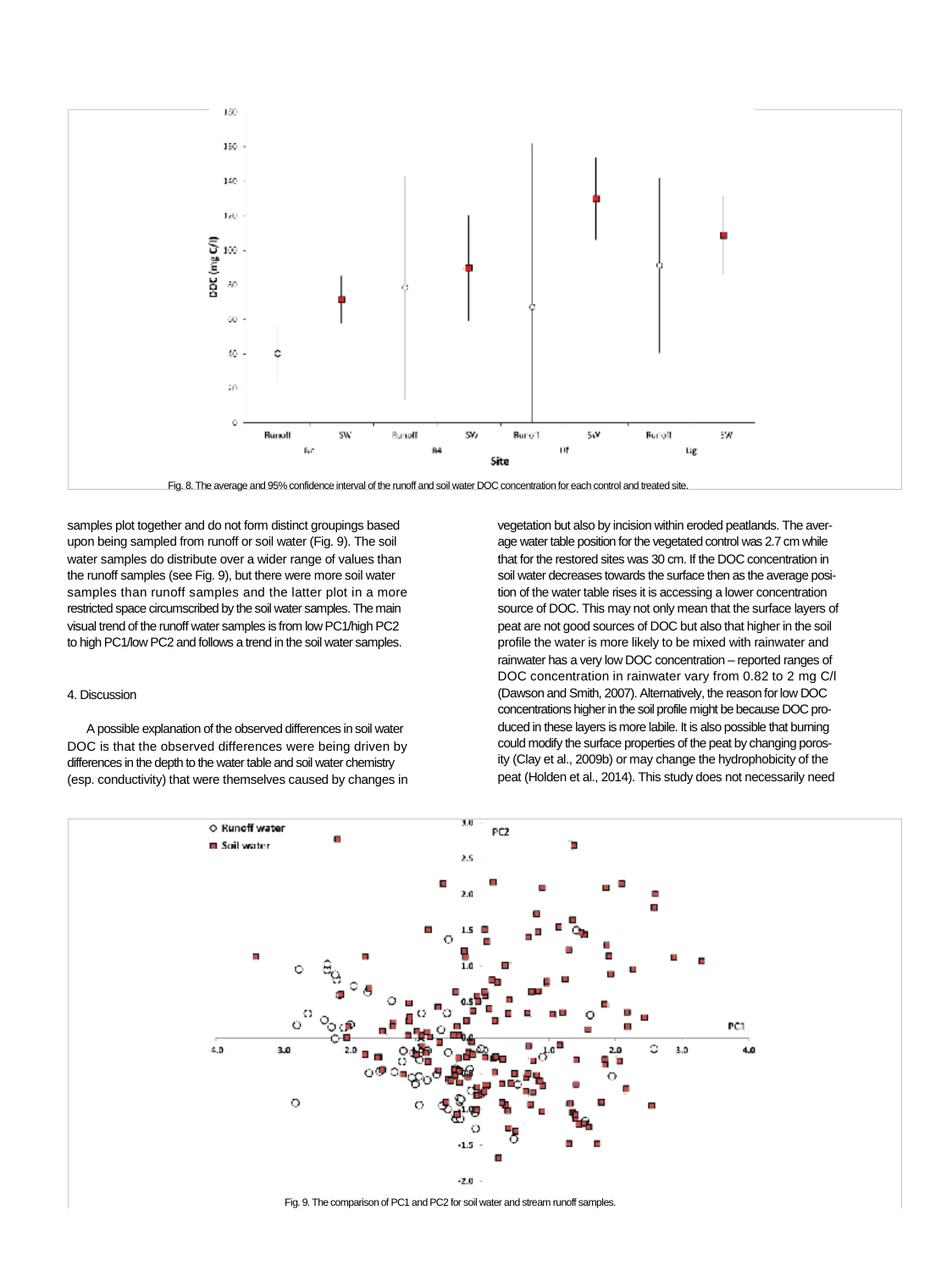to invoke a change in DOC availability up the soil profile but instead invokes a simple mixing approach with a low DOC concentration end-member that represents rainwater and a high concentration DOC end member that represents deep soil water. Evidence for this end-member mixing interpretation comes from the fact that soil water conductivity is a significant covariate for the analyses considered. Deeper soil waters might be expected to have a high conductivity compared to rainwater which may be due to evaporative concentration as water tables decline or due to interaction with water from sub-peat, mineral layers. Therefore, this study would propose that the increases in DOC concentration observed by this study were not due to changes in production or the composition of the DOC rather they were due to changes in hydrology that mean pathways lower in the peat profile come to dominate after the wildfire and that these changes are not reversed by revegetation. Alternatively, the distinct hydrology of the restored sites could have been due to their highly eroded state prior to being de-vegetated by the April 2003 fire. This explanation of the variation in the observed DOC concentrations does not require a difference in DOC composition and indeed this study suggests that specific absorbance follows the DOC concentration. However, the E4/E6 ratio does show significantly higher values for restored sites compared to the vegetated control sites and this difference did decrease over the course of the study.

An alternative explanation is that DOC increases on restored sites is due to the increase in soil water pH. The solubility of DOC increases with increasing pH (Lumsden et al., 2005) and this has been given an explanation for the widespread increases in streamwater DOC concentrations (Evans et al., 2012). However, in this study there was only a significant relationship compared to bare soil and not relative to the vegetated control. Bare soil soil water pH values decreased at time when DOC concentrations increased.

A number of studies have related DOC concentration in peat soil water to changes in water table depth (Clark et al., 2008). The blocking of drains in peat soils, as a means of raising water tables, has been extensively studied and the blocking of drains is, of course a means of raising water tables. Upon drain-blocking, Wallage et al. (2006) report a decline in DOC concentrations of surface waters; Worrall et al. (2007a) an increase; and Gibson et al. (2009) no significant change. Armstrong et al. (2010) combines data from an UK-wide survey of blocked and unblocked drains across 32 study sites and intensive monitoring of a peat drain system that has been blocked for seven years and found that water colour and DOC concentration were significantly lower in blocked drains with a mean difference of 28% compared to the open drains. Turner et al. (2013) found a significant decline in DOC concentration upon drain-blocking relative to controls of only 2% but the average change in water table depth across the site upon drainblocking was from only 6 cm depth to 5 cm depth, i.e. a small change in water table gave rise to a small change in DOC concentration. Burning and/or cutting of vegetation on peat soils have also been shown to raise water tables (Clay et al., 2009b). At the plot scale, Ward et al. (2007) and Clay et al. (2009a) found no significant difference in DOC concentrations in soil waters between burnt and unburnt sites while Worrall et al. (2007a) and Helliwell et al. (2010) showed a significant decrease in DOC concentration in soil water on burnt sites, and Worrall et al. (2013) found a significant decline in DOC in soil water for both the cutting and burning of vegetation. Clay et al. (2009a) was the only study to consider concentrations in surface runoff at the plot scale, and found no significant difference between burnt and unburnt plots. Clay et al. (2012) found no significant change in DOC concentration for burnt plots up to 10 years after burning, but there was a significant increase in water colour for up to 4 years after a plot was burnt. At a catchment-scale, the impact of burning has been observed to have differing effects (Yallop et al., 2008; Yallop and Clutterbuck, 2009; Chapman et al., 2010). Of course, this study is about the impact of vegetation development, rather than loss and the impact of both the erosive damage after a wildfire and revegetation was to lower the water table. If the observations for the impact of raising water tables in peat by changing management are reversible then the observations of increases in soil water DOC concentration observed here are consistent with changes seen for other managements. Indeed, it should be again noted that when variation due to the effects of the significant covariates (water table and conductivity) were allowed for then soil water DOC concentrations on restored sites were shown to be lower than those on the bare soil controls.

Lofaren et al. (2010) when comparing plot scale measurements with catchment scale measurements of DOC for sites undergoing recovery from acidification, found that although there was a consistent response at the plot scale to changing acidification there was not a consistent response at the catchment scale. However, this study shows that soil water DOC concentrations measured for the restored sites were reflected in the runoff concentrations of DOC, and therefore there would have been a worsening of water quality. Furthermore, shifts in DOC composition would have implications for the treatability of the stream water (Sharp et al., 2006). The study found no shift in specific absorbance but did find a change in E4/E6 with higher E4/E6 on restored sites but the difference between restored and vegetated sites did decrease over the course of the study: higher E4/E6 ratios are associated with greater humic acid content of the DOC and larger molecular weight DOC is more readily removed compared to smaller and more hydrophilic components. The increase in vegetation can result in the increase of associated root exudates (Wallage and Holden, 2010) which could explain the initial increase of in E4/E6. As the vegetation cover increased over the 5 years, there is also increased vegetation litter deposition, allowing the establishment of a litter layer thus increasing the production of more humic DOC components.

The object of restoration in this ecosystem was not predominantly for water quality but to preserve the peat ecosystem and the essence of a functioning peat ecosystem is an environment that is a continuing sink of carbon, not necessarily as a sink of greenhouse gases from the atmosphere. Worrall et al. (2011) estimated for a number of the restored sites considered in this study that the carbon sequestration benefit of peatland restoration would range between 122 and 833 tonnes C  $km^{-2}yr^{-1}$ . If the concentrations of DOC in soil water can be taken as representative of runoff water concentrations (e.g. Fig. 9) then it may also be the case that DOC export increases upon revegetation and so acting to negate the carbon benefits of revegetation. However, changes in DOC export are not just a matter of changes in concentration but also a matter of changes in the water yield. Revegetation would be expected to decrease water yield over that from bare soil because increased evaporation via transpiration from the plants, and indeed both Waddington et al. (2008) and Strack and Zuback (2013) found that DOC export was higher on the unrestored, cutover peatland compared to restored peatland due to changes in water yield.

Although this study could not comment on the benefit of individual restoration techniques used on the Bleaklow Plateau it was possible, from the ANOVA with covariates, to infer that had water tables been restored at the same time as revegetation, and had they been restored to levels equivalent to those observed on the vegetated controls then DOC concentrations would have actually decreased. This finding is complementary to the finding of Dixon et al. (2014) who showed, on the same sites, that decreasing water table depth would increase the rate of net primary production.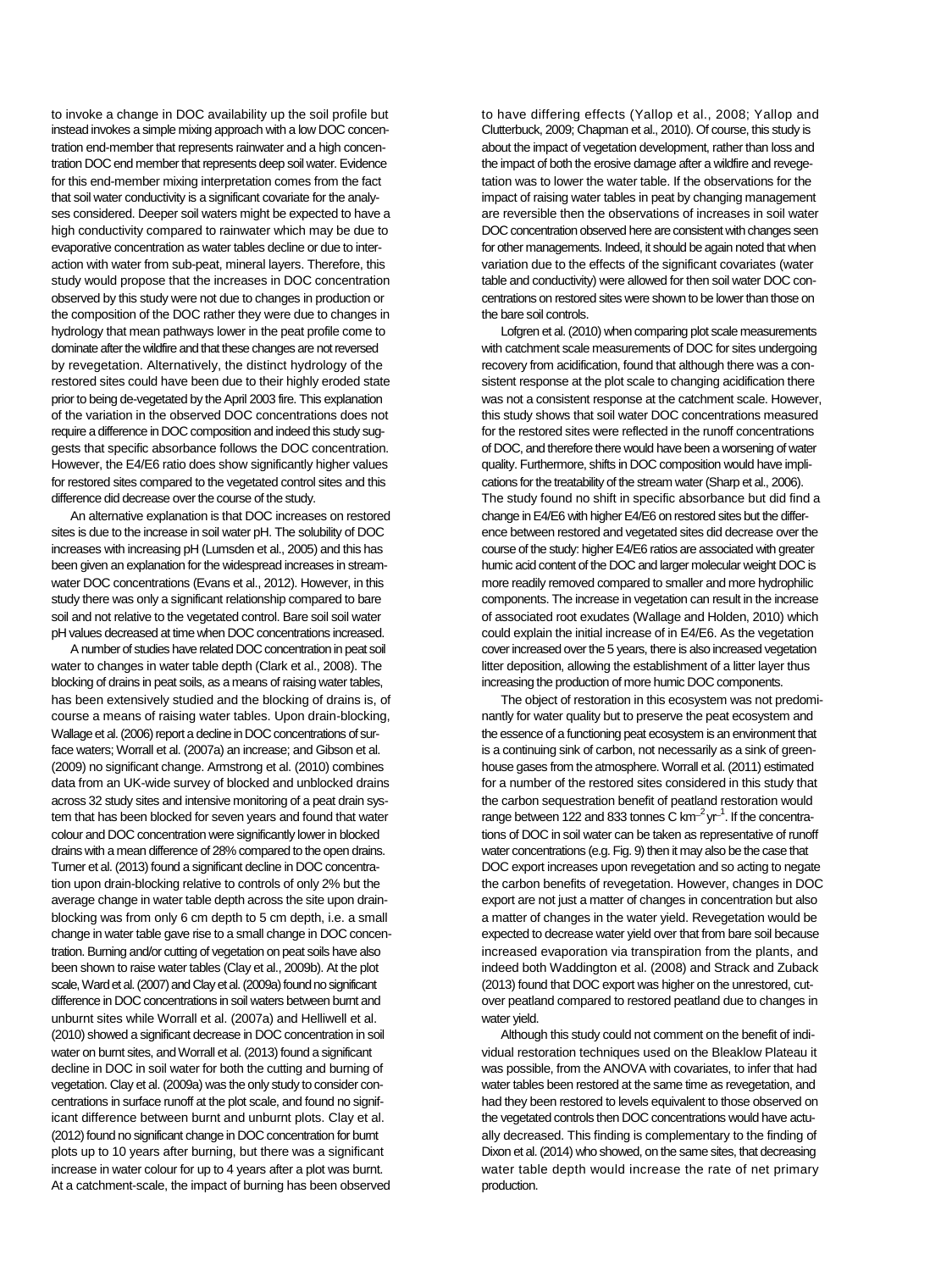### 5. Conclusions

This study considered two tests of the success of revegetation with respect to water quality and showed that relative to the vegetated control (the target of restoration) and the bare soil controls (the pre-restoration situation) the soil water DOC concentration rose. The study has shown that this would lead to an increase in at least the baseflow concentration of DOC from these restored catchments. However, the study shows that for comparable water table depths, soil water pH and conductivity the restoration would have achieved a lower concentration of DOC compared to unrestored sites. This study therefore, suggests that if revegetation were coupled with water table restoration and without liming then decreases in DOC concentration could be achieved.

#### Acknowledgements

This study was funded through the Moors for the Future Partnership and Natural England. We are grateful to Matt Buckler for advice on restoration treatment and study site location. The Peak District National Park ranger service assisted in the field survey, which was greatly appreciated.

#### References

- Albertson, K., Aylen, J., Cavan, G., McMorrow, J., 2009. Forecasting the outbreak of moorland wildfires in the English Peak District. J. Environ. Manag. 90, 2642– 2651.
- Armstrong, A., Holden, J., Kay, P., Francis, B., Foulger, M., Gledhill, S., McDonald, A.T., Walker, A., 2010. The impact of peatland drain-blocking on dissolved organic carbon loss and discolouration of water; results from a national survey. J. Hydrol. 381, 112–120.
- Bartlett, R.J., Ross, D.S., 1988. Colorimetric determination of oxidizable carbon in acid soil solutions. Soil Sci. Soc. Am. J. 52, 1191–1192.
- Bragazza, L., Freeman, C., Jones, T., Rydin, H., Limpens, J., Fenner, N., Ellis, T., Gerdol, R., Hajek, M., Hajek, T., Lacumin, P., Kutnar, L., Tahvanainen, T., Toberman, H., 2006. Atmospheric nitrogen deposition promotes carbon loss from peat bogs. Proc. Natl. Acad. Sci. 103 (51), 19386–19389.
- Chapman, P.J., Macdonald, A.T., Tyson, R., Palmer, S.H., Mitchell, G., Irvine, B., 2010. Changes in water colour between 1986 and 2006 in the headwaters of the River Nidd, Yorkshire, UK. Biogeochemistry 101 (1–3), 261–294.
- Chen, Y., Senesi, N., Schnitzer, M., 1977. Information provided on humic substances byE4–E6. Soil Sci. Soc. Am. J. 41, 352–358.
- Clark, J.M., Lane, S.N., Chapman, P.J., Adamson, J.K., 2008. Link between DOC in near surface peat and stream water in an upland catchment. Sci. Total Environ. 404, 308–315.
- Clay, G.D., Worrall, F., Fraser, E.D.G., 2009a. Effects of managed burning upon dissolved organic carbon (DOC) in soil water and runoff water following a managed burn of a UK blanket bog. J. Hydrol. 367, 41–51.
- Clay, G.D., Worrall, F., Fraser, E.D.G., 2009b. Hydrological responses to managed burning and grazing in an upland blanket bog. J. Hydrol. 376, 486–495.
- Clay, G.D., Worrall, F., Aebischer, N.J., 2012. Does prescribed burning on peat soils influence DOC concentrations in soil and runoff waters? Results from a 10 year chronosequence. J. Hydrol. 448–449, 139–146.
- Condie, L.W., Smallwood, C.L., Laurie, R.D., 1983. Comparative renal and hepatotoxicity of halomethanes: bromodichloromethane, bromoform, chloroform, dibromochloromethane and methylene chloride. Drug Chem. Toxicol. 6, 563–578.
- Dawson, J.J.C., Smith, P., 2007. Carbon losses from soil and its consequences for land-use management. Sci. Total Environ. 382, 165–190.
- Dixon, S.D., Qassim, S.M., Rowson, J.G., Worrall, F., Evans, M.G., Boothroyd, I.M., Bonn, A., 2014. Restoration effects on water table depths and CO2 fluxes from climatically marginal blanket bogs. Biogeochemistry. http://dx.doi.org/10.1007/ s10533-013-9915-4.
- Evans, M.G., Warburton, J., Yang, J., 2006. Eroding blanket peat catchments: global and local implications of upland organic sediment budgets. Geomorphology 79, 45–57.
- Evans, C.D., Jones, T.G., Burden, A., Ostle, N., Zielinski, P., Cooper, M.D.A., Peacock, M., Clark, J.M., Oulehle, F., Cooper, D., Freeman, C., 2012. Acidity controls on dissolved organic carbon mobility in organic soils. Global Change Biol. 18 (11), 3317–3331.
- Freeman, C., Evans, C.D., Montieth, D.T., Reynolds, B., Fenner, N., 2001. Export of organic carbon from peat soils. Nature 412, 785–786.
- Freeman, C., Fenner, N., Ostle, N.J., Kang, H., Dowrick, D.J., Reynolds, B., Lock, M.A., Sleep, D., Hughes, S., Hudson, J., 2004. Export of dissolved organic carbon from Peatlands under elevated carbon dioxide levels. Nature 430, 195–197.
- Gibson, H.S., Worrall, F., Burt, T.P., Adamson, J.K., 2009. DOC budgets of drained peat catchments. Hydrol. Process. 23, 1901–1911.
- Gough, R., Holliman, P.J., Willis, N., Jones, T.G., Freeman, C., 2012. Influence of habitat on the quantity and composition of leachable carbon in the O2 horizon: potential implications for potable water treatment. Lake Reserv. Manage. 28, 282–292.
- Helliwell, R.C., Britton, A.J., Gibbs, S., Fisher, J.M., Potts, J.M., 2010. Interaction effects of N deposition, land management and weather patterns on soil solution chemistry in a Scottish alpine heath. Ecosystems 13, 696–711.
- Holden, J., Shotbolt, L., Bonn, A., Burt, T.P., Chapman, P.J., Dougill, A.J., Fraser, E.D.G., Hubacek, K., Irvine, B., Kirkby, M.J., Reed, M.S., Prell, C., Stagl, S., Stringer, L.C., Turner, A., Worrall, F., 2007. Environmental change in moorland landscapes. Earth-Sci. Rev. 82, 75–100.
- Holden, J., Wearing, C., Palmer, S., Jackson, B., Johnston, K., Brown, L.L., 2014. Fire decreases near-surface hydraulic conductivity and macropore flow in blanket peat. Hydrol. Process. 28 (5), 2868–2878.
- Hsu, C.H., Jeng, W.L., Chang, R.M., Chien, L.C., Han, B.C., 2001. Estimation of potential lifetime cancer risk for trihalomethanes from consuming chlorinated drinking water in Taiwan. Environ. Res. 85, 77–82.
- Jandl, R., Lindner, M., Vesterdahl, L., Bauwens, B., Baritz, R., Hagedorn, F., Johson, D.W., Minkkinen, K., Byrne, K.A., 2007. How strongly can forest management influence soil carbon sequestration. Geoderma 137, 253–268.
- Joosten, H., 2009. The Global Peatland CO2 Picture: Peatland Status and Drainage Related Emissions in All Countries of the World. Wetlands International, Ide.
- Keller, J.K., Bridgham, S.D., Chapin, C.T., Iversena, C.M., 2005. Limited effects of six years of fertilization on carbon mineralization dynamics in a Minnesota fen. Soil Biol. Biochem. 37, 1197–1204.
- Kivimaki, S.K., Yli-petays, M., Tuittila, E.S., 2008. Carbon sink function of sedge and sphagnum patches in a restored cut-away peatland: increased functional diversity leads to higher production. J. Appl. Ecol. 45, 921–929.
- Lofgren, S., Gustafsson, J.P., Bringmark, L., 2010. Decreasing DOC trends in soil solution along the hillslopes at two IM sites in southern Sweden – geochemical modeling of organic matter solubility during acidification recovery. Sci. Total Environ. 409, 201–210.
- Lumsden, D.G., Stutter, M.I., Cooper, R.J., Manson, J.R., 2005. Model assessment of biogeochemical controls on dissolved organic carbon partitioning in an acid organic soil. Environ. Sci. Technol. 39, 8057–8063.
- Mackay, A.W., Tallis, J.H., 1995. Summit-type blanket mire erosion in the forest of Bowland, Lancashire, UK: predisposing factors and implications for conservation. Biol. Conserv. 76, 31–44.
- Marinier, M., Glatzel, S., Moore, T.R., 2004. The role of cotton-grass (Eriophorum vaginatum) in the exchange of CO2 and CH4 at two restored peatlands, eastern Canada. Ecosciences 11, 141–149.
- Martikainen, P.J., Nykanen, H., Alm, J., Silvola, J., 1995. Change in fluxes of carbondioxide, methane and nitrous-oxide due to forest drainage of mire sites of different trophy. Plant Soil 168, 571–577.
- Mitchell, R.J., Rose, R.J., Palmer, S.C.F., 2008. Restoration of Calluna vulgaris on grassdominated moorlands: the importance of disturbance, grazing and seeding. Biol. Conserv. 141, 2100–2111.
- Monteith, D.T., Stoddard, J.L., Evans, C.D., de Wit, H.A., Forsius, M., Hogasen, T., Wilander, A., Skjelkvale, B.L., Jeffries, D.S., Vuorenmaa, J., Keller, B., Kopacek, J., Vesely, J., 2007. Dissolved organic carbon trends resulting from changes in atmospheric deposition chemistry. Nature 450, 537–541.
- Nilsson, M., Sagerfors, J., Buffam, I., Laudon, H., Eriksson, T., Grelle, A., Klemedtsson, L., Weslien, P., Lindroth, A., 2008. Contemporary carbon accumulation in a boreal oligotrophic minerogenic mire – a significant sink after accounting for all C-fluxes. Global Change Biol. 14, 2317–2332.
- Olejnik, S., Algina, J., 2003. Generalized eta and omega squared statistics: measures of effect size for some common research designs. Psychol. Methods 8, 434–447.
- Peacock, M., Evans, C.D., Fenner, N., Freeman, C., 2013. Natural revegetation of bog pools after peatland restoration involving ditch blocking – the influence of pool depth and implications for carbon cycling. Ecol. Eng. 57, 297–301.
- Reed, M.S., Bonn, A., Slee, W., Beharry-Borg, N., Birch, J., Brown, I., Burt, T.P., Chapman, D., Chapman, P.J., Clay, G.D., Cornell, S.J., Fraser, E.D.G., Glass, J.H., Holden, J., Hodsen, J.A., Hubacek, K., Irivine, B., Jin, N., Kirkby, M.J., Kunin, W.E., Moore, O., Moseley, D., Prell, C., Price, M.F., Quinn, C.H., Redpath, S., Reid, C., Stagl, S., Stringer, L.C., Termansen, M., Thorp, S., Towers, W., Worrall, F., 2009. The future of the uplands. Land Use Policy 26, S204–S216.
- Santana, V.M., Marrs, R.H., 2014. Flammability properties of British heathland and moorland vegetation: models for predicting fire ignition. J. Environ. Manage. 139, 88–96.
- Shackle, V.J., Freeman, C., Reynolds, B., 1999. Carbon supply and the regulation of enzyme activity in constructed wetlands. Soil Biol. Biochem. 32, 1935–1940.
- Sharp, E.L., Parson, S.A., Jefferson, B., 2006. Coagulation of NOM: linking character to treatment. Water Sci. Technol. 53, 67–76.
- Soini, P., Riutta, T., Yli-Petays, M., Vasander, H., 2010. Comparison of vegetation and CO2 dynamics between a restored cut-away peatland and a pristine fen: evaluation of the restoration success. Restor. Ecol. 18, 894–903.
- Strack, M., Zuback, Y.A.C., 2013. Annual carbon balance of a peatland 10 yr following restoration. Biogeosciences 10, 2885–2896.
- Thurman, E.M., 1985. Organic Geochmistry of Natural Waters. Nijhoff/Junk, Dordrect.
- Trinder, C.J., Artz, R.E., Johnson, D., 2008. Contribution of plant photosynthate to soil respiration and dissolved organic carbon in a naturally recolonising cutover peatland. Soil Biol. Biochem. 40, 1622–1628.
- Turner, E.K., Worrall, F., Burt, T.P., 2013. The effect of drain-blocking on the dissolved organic (DOC) budget of an upland peat catchment in the UK. J. Hydrol. 479, 169–179.